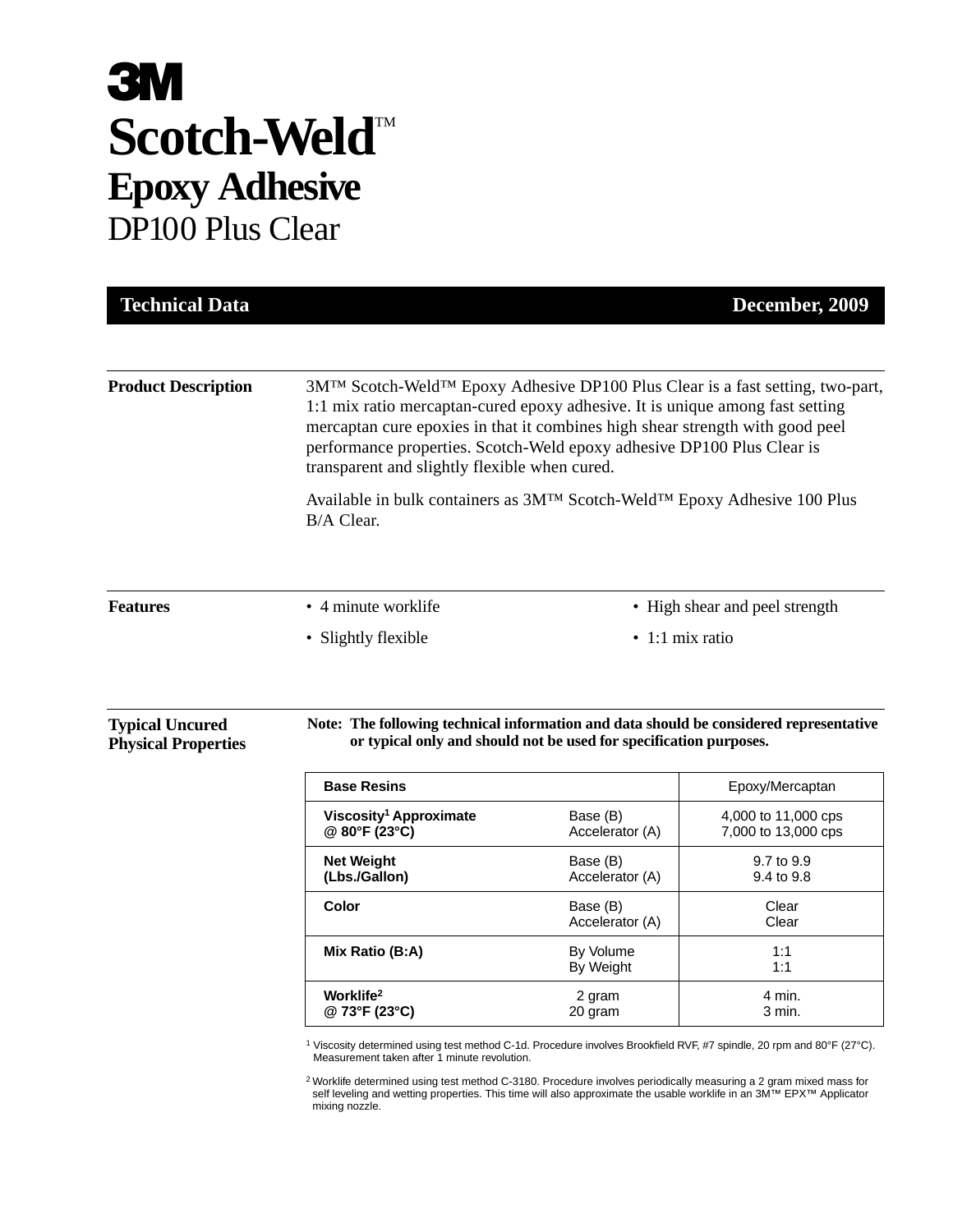# **3M**™ **Scotch-Weld**™ **Epoxy Adhesive**

DP100 Plus Clear

#### **Typical Cured Properties**

**Note: The following technical information and data should be considered representative or typical only and should not be used for specification purposes.**

| <b>Physical</b>                        |                       |
|----------------------------------------|-----------------------|
| Color                                  | Clear                 |
| Hardness (ASTM D 2240) Shore D         | 83                    |
| Worklife <sup>2</sup>                  | 3-4 minutes           |
| Tack-free Time <sup>3</sup>            | 9-10 minutes          |
| Time to Handling Strength <sup>4</sup> | 20 min. @ 73°F (23°C) |
| Cure Time <sup>5</sup>                 | 48 hrs. @ 73°F (23°C) |
| Elongation <sup>6</sup>                | 75%                   |
| Tensile Strength <sup>6</sup>          | 1850 psi              |

| Thermal                                                                                                                                            |                                                     |
|----------------------------------------------------------------------------------------------------------------------------------------------------|-----------------------------------------------------|
| Weight Loss by Thermal Gravimetric Analysis (TGA) <sup>7</sup>                                                                                     | 1% @ 116°C<br>5% @ 318°C                            |
| Thermal Coefficient of Expansion (TCE) by TMA <sup>8</sup><br>( $\infty$ x 10 <sup>-6</sup> units/unit/°C)<br><b>Below Tg</b><br><b>Above Tg</b>   | 93 (5-20 $\degree$ C range)<br>182 (40-140°C range) |
| Glass Transition Temperature (Tq) by DSC <sup>9</sup><br>Onset<br><b>Mid-Point</b>                                                                 | $23^{\circ}$ C<br>$29^{\circ}$ C                    |
| Thermal Conductivity <sup>10</sup><br>(@ 110°F on .250" samples)<br>$BTU - ft.ft.^2 - hr. - °F)$<br>Cal./sec. - $cm - °C$<br>Watt/m - $^{\circ}$ C | .077<br>$.32 \times 10^{-3}$<br>.133                |
| Thermal Shock Resistance <sup>11</sup><br><b>Potted Washer Olyphant Test</b><br>(Test Method C-3174<br>+ 100°C [air] to -50°C [liquid])            | Pass 5 cycles<br>without cracking                   |

| <b>Electrical</b>                                                    |                        |
|----------------------------------------------------------------------|------------------------|
| Dielectric Constant @ 1 KH <sub>z</sub> @ 23°C (ASTM D 150)          | 6.6                    |
| Dissipation Factor @ 1 KH <sub>z</sub> @ 23°C (ASTM D 150)           | 0.06                   |
| Dielectric Strength (ASTM D 149)<br>Sample Thickness Approx. 30 mil. | 710 volts/mil          |
| <b>Volume Resistivity (ASTM D 257)</b>                               | 6.7 x $10^{11}$ ohm-cm |

<sup>2</sup> Worklife determined using test method C-3180. Procedure involves periodically measuring a 2 gram mixed mass for self leveling and wetting<br>properties. This time will also approximate the usable worklife in an 3M™ EPX™

<sup>6</sup> Tensile and Elongation. Used procedure in test method C-3094/ATSM D 882. Samples were 2 in. dumbbells with .0125 in. neck and .030 in. sample thickness. Separation rate was 2 inches per minute. Samples cured 2 hrs. RT plus 2 hrs. 160°F (71°C).

<sup>7</sup> Weight loss by TGA reported as that temperature at which 5% weight loss occurs by TGA in air at 5°C rise per minute per ASTM 1131-86.

<sup>8</sup> TCE determined using TMA Analyzer using a heating rate of 10°C per minute. Second heat values given.

<sup>9</sup> Glass Transition Temperature (Tg) determined using DSC Analyzer with a heating rate of 20°C per minute. Second heat values given.

<sup>10</sup> Thermal conductivity determined using ASTM C177 and C-matic Instrument using 2 in. diameter samples.

<sup>11</sup> Thermal shock resistance run per test method C-3174. Involves potting a metal washer into a 2 in. x 0.5 in. thick section and cycling this test specimen to colder and colder temperatures.

<sup>3</sup> Tack-free time determined per test method C-3173. Involves dispensing 0.5 gram amount of adhesive onto substrate and testing periodically for no adhesive transfer to metal spatula.

<sup>4</sup> Handling strength determined per test method C-3179. Time to handling strength taken to be that required to achieve a 50 psi overlap shear (OLS) strength using aluminum substrates.

<sup>5</sup> The cure time is defined as that time required for the adhesive to achieve a minimum of 80% of the ultimate strength as measured by aluminumaluminum OLS.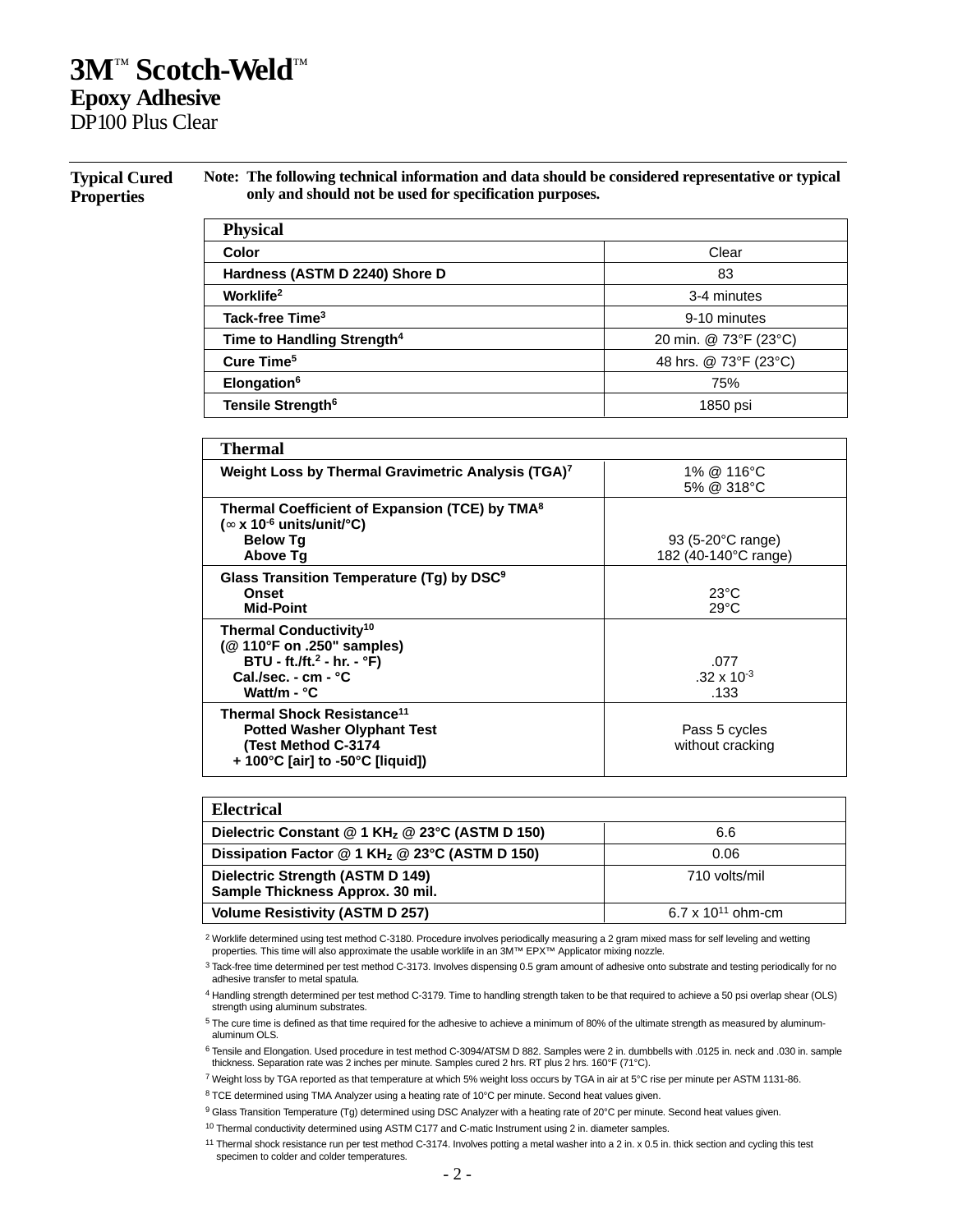# **3M**™ **Scotch-Weld**™ **Epoxy Adhesive** DP100 Plus Clear

| <b>Typical Adhesive</b><br><b>Performance</b><br><b>Characteristics</b> | Note: The following product performance data was obtained in the 3M laboratory under<br>the conditions specified. The following data show typical results obtained with $3M^{TM}$<br>Scotch-Weld <sup>TM</sup> Epoxy Adhesive DP100 Plus Clear when applied to properly<br>prepared substrates, cured, and tested according to the specifications indicated.<br>This data was generated using the $3M^{TM} EPX^{TM}$ Applicator System equipped with<br>an EPX static mixer, according to manufacturer's directions. Thorough hand<br>mixing should afford comparable results.<br>Overlap Shear Strength (OLS) $to12$<br>(Bonds cured 24 hours @ room temperature $(RT) + 2$ hrs @ 160°F [71°C]) |                  |  |
|-------------------------------------------------------------------------|--------------------------------------------------------------------------------------------------------------------------------------------------------------------------------------------------------------------------------------------------------------------------------------------------------------------------------------------------------------------------------------------------------------------------------------------------------------------------------------------------------------------------------------------------------------------------------------------------------------------------------------------------------------------------------------------------|------------------|--|
|                                                                         | <b>Etched Aluminum</b>                                                                                                                                                                                                                                                                                                                                                                                                                                                                                                                                                                                                                                                                           | 3500 psi         |  |
|                                                                         | Sanded Aluminum (60 grit)                                                                                                                                                                                                                                                                                                                                                                                                                                                                                                                                                                                                                                                                        | 1800 psi         |  |
|                                                                         | <b>Cold Rolled Steel</b>                                                                                                                                                                                                                                                                                                                                                                                                                                                                                                                                                                                                                                                                         | 1700 psi         |  |
|                                                                         | Wood, Fir                                                                                                                                                                                                                                                                                                                                                                                                                                                                                                                                                                                                                                                                                        | 700 psi          |  |
|                                                                         | Glass, Borosilicate                                                                                                                                                                                                                                                                                                                                                                                                                                                                                                                                                                                                                                                                              | 250 psi          |  |
|                                                                         | Glass, +3M™ Scotch-Weld™ Primer EC3901                                                                                                                                                                                                                                                                                                                                                                                                                                                                                                                                                                                                                                                           | 300 psi          |  |
|                                                                         | Dolugarhonato                                                                                                                                                                                                                                                                                                                                                                                                                                                                                                                                                                                                                                                                                    | $0.00 \text{ m}$ |  |

| Etched Aluminum                        | 3500 psi |
|----------------------------------------|----------|
| Sanded Aluminum (60 grit)              | 1800 psi |
| <b>Cold Rolled Steel</b>               | 1700 psi |
| Wood, Fir                              | 700 psi  |
| Glass, Borosilicate                    | 250 psi  |
| Glass, +3M™ Scotch-Weld™ Primer EC3901 | 300 psi  |
| Polycarbonate                          | 600 psi  |
| Acrylic                                | 300 psi  |
| <b>Fiberglass</b>                      | 1500 psi |
| <b>ABS</b>                             | 280 psi  |
| <b>PVC</b>                             | 450 psi  |
| Polypropylene                          | 80 psi   |

## **Rate of Strength Buildup**

(OLS on Etched Aluminum)12 Bonds tested after:

| 1 hr @ RT   | 600 psi  |
|-------------|----------|
| 6 hrs @ RT  | 900 psi  |
| 24 hrs @ RT | 1100 psi |
| 7 days @ RT | 2800 psi |
| 1 mo @ RT   | 3400 psi |

## **Environmental Aging**

(OLS on Etched Aluminum) $12$ Bonds tested after:

| 24 hrs RT + 2 hrs @ 160°F (71°C)    | 3500 psi |
|-------------------------------------|----------|
| 24 hrs RT + 2 hrs @ 240°F (116°C)   | 4500 psi |
| 1 wk RT + 1 wk @ 90°F (32°C)/90% RH | 3900 psi |
| 1 wk RT + 1 wk 248°F (120°C)        | 4500 psi |
| 1 wk RT + 1 wk $H_2O$ immersion     | 3500 psi |

12 Overlap shear (OLS) strengths were measured on 1 in. wide 1/2 in. overlap specimens. These bonds were made individually using 1 in. x 4 in. pieces of substrate. The thickness of the bond line was 0.005-0.008 in. All strengths were measured at 70°F (21°C) except where noted. (Test per ASTM D 1002-72.)

The separation rate of the testing jaws was 0.1 in. per minute for metals, 2 in. per minute for plastics and 20 in. per minute for rubbers.<br>The thickness of the substrates were: steel, 0.060 in.; other metals, 0.05-0.064 i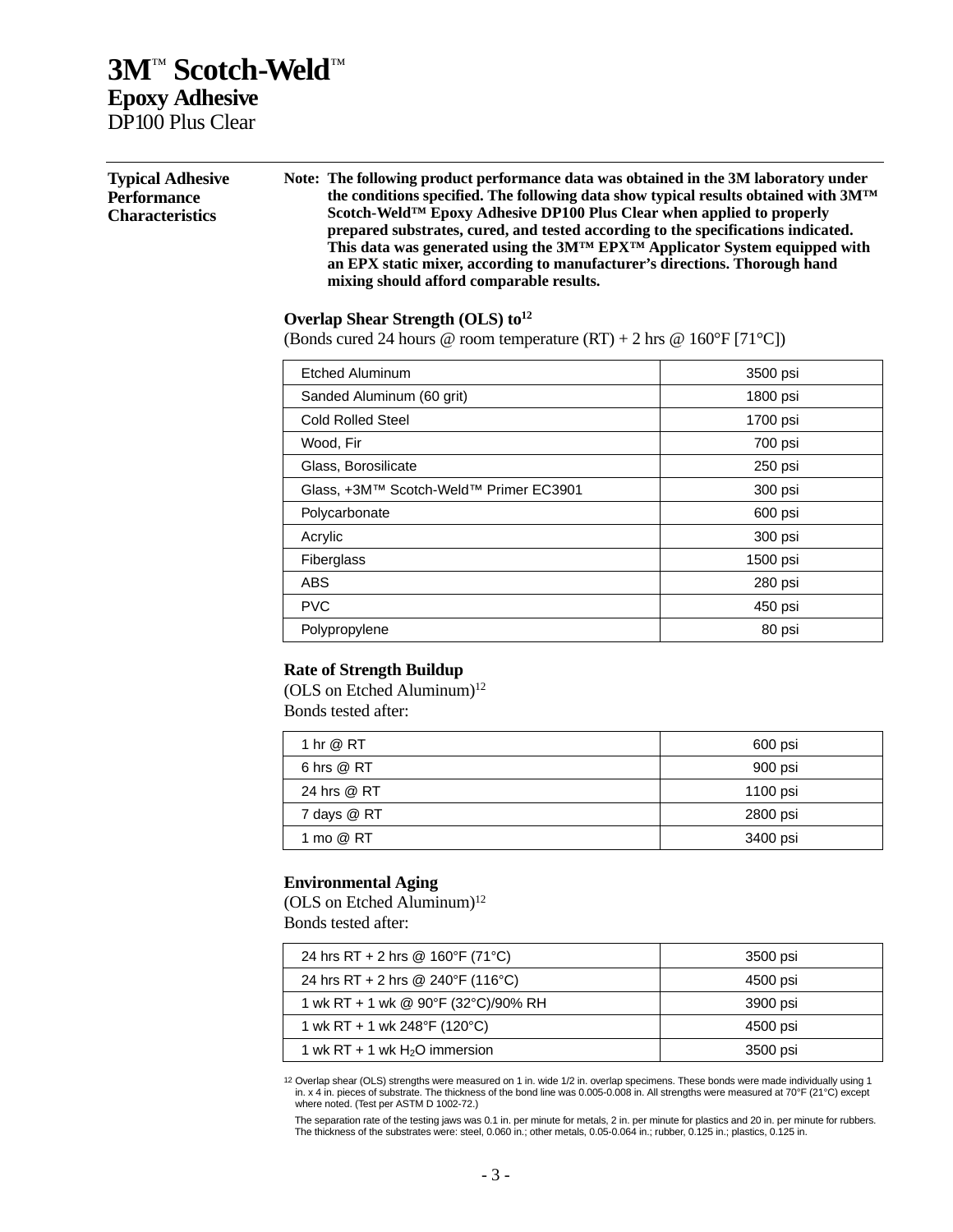# **3M**™ **Scotch-Weld**™ **Epoxy Adhesive**

DP100 Plus Clear

| <b>Typical Adhesive</b><br><b>Performance</b><br><b>Characteristics</b><br><i>(continued)</i> | Note: The following product performance data was obtained in the 3M laboratory under<br>the conditions specified. The following data show typical results obtained with $3M^{TM}$<br>Scotch-Weld <sup>TM</sup> Epoxy Adhesive DP100 Plus Clear when applied to properly<br>prepared substrates, cured, and tested according to the specifications indicated.<br>This data was generated using the $3M^{TM} EPX^{TM}$ Applicator System equipped with |
|-----------------------------------------------------------------------------------------------|------------------------------------------------------------------------------------------------------------------------------------------------------------------------------------------------------------------------------------------------------------------------------------------------------------------------------------------------------------------------------------------------------------------------------------------------------|
|                                                                                               | an EPX static mixer, according to manufacturer's directions. Thorough hand<br>mixing should afford comparable results.                                                                                                                                                                                                                                                                                                                               |

### **Overlap Shear Strength (OLS) vs. Temperature12**

(Bonds cured 24 hours @ room temperature  $(RT) + 2$  hours @ 160°F [71°C])

| <b>Bonds tested at:</b> |          |
|-------------------------|----------|
| -67°F (-55°C)           | 3000 psi |
| 70°F (21°C)             | 3500 psi |
| 120°F (49°C)            | 750 psi  |
| 150°F (66°C)            | 400 psi  |
| 180°F (82°C)            | 200 psi  |

### **180° Peel Strength vs. Temperature13**

(Bonds cured 24 hours @ room temperature  $(RT) + 2$  hours @ 160°F [71°C])

| -67°F (-55°C) | 2 piw  |
|---------------|--------|
| 70°F (21°C)   | 13 piw |
| 120°F (49°C)  | 15 piw |
| 150°F (66°C)  | 2 piw  |
| 180°F (82°C)  | 1 piw  |

#### **Solvent Resistance14**

|                                                                    | <b>One Hour/One Month</b> |  |
|--------------------------------------------------------------------|---------------------------|--|
| Acetone                                                            | A/A                       |  |
| <b>Isopropyl Alcohol</b>                                           | A/A                       |  |
| Freon TF                                                           | A/A                       |  |
| Freon TMC                                                          | A/A                       |  |
| 1,1,1-Trichloroethane                                              | A/A                       |  |
| <b>RMA Flux</b>                                                    | A/A                       |  |
| Key: A - Unaffected, B - Slight Attack, C - Moderate/Severe Attack |                           |  |

#### **Exotherm15**

|              | Max. Temp/Time to Reach |
|--------------|-------------------------|
| 2 gram mass  | $128^{\circ}$ F/6 min.  |
| 20 gram mass | $260^{\circ}$ F/3 min.  |

12 Overlap shear (OLS) strengths were measured on 1 in. wide 1/2 in. overlap specimens. These bonds were made individually using 1 in. x 4 in. pieces of substrate. The thickness of the bond line was 0.005-0.008 in. All strengths were measured at 70°F (21°C) except where noted. (Test per ASTM D 1002-72.)

The separation rate of the testing jaws was 0.1 in. per minute for metals, 2 in. per minute for plastics and 20 in. per minute for rubbers. The thickness of the substrates were: steel, 0.060 in.; other metals, 0.05-0.064 in.; rubber, 0.125 in.; plastics, 0.125 in. 13 T-peel strengths were measured on 1 in. wide bonds at 73°F (23°C). The testing jaw separation rate was 20 inches per minute.

The substrates were 0.020 in. thick. (Tests per ASTM D 1876-61T.)

14 Solvent resistance was determined using cured (24 hrs. RT + 2 hrs. 160°F [71°C]) samples (1/2 in. x 4 in. x 1/8 in. thickness) immersed in the test solvent for 1 hour and 1 month. After the allotted period of time, the sample was removed and visually examined for surface attack as compared to the control.

Key: A - Unaffected - no change to color or surface texture.

- B Slight attack noticeable swelling of surface.
- C Moderate/severe attack extreme swelling of surface.

15 Exotherm determined using the stated mass mixed for 1 minute and then by electronic thermocouple measuring the peak temperature and time to that temperature.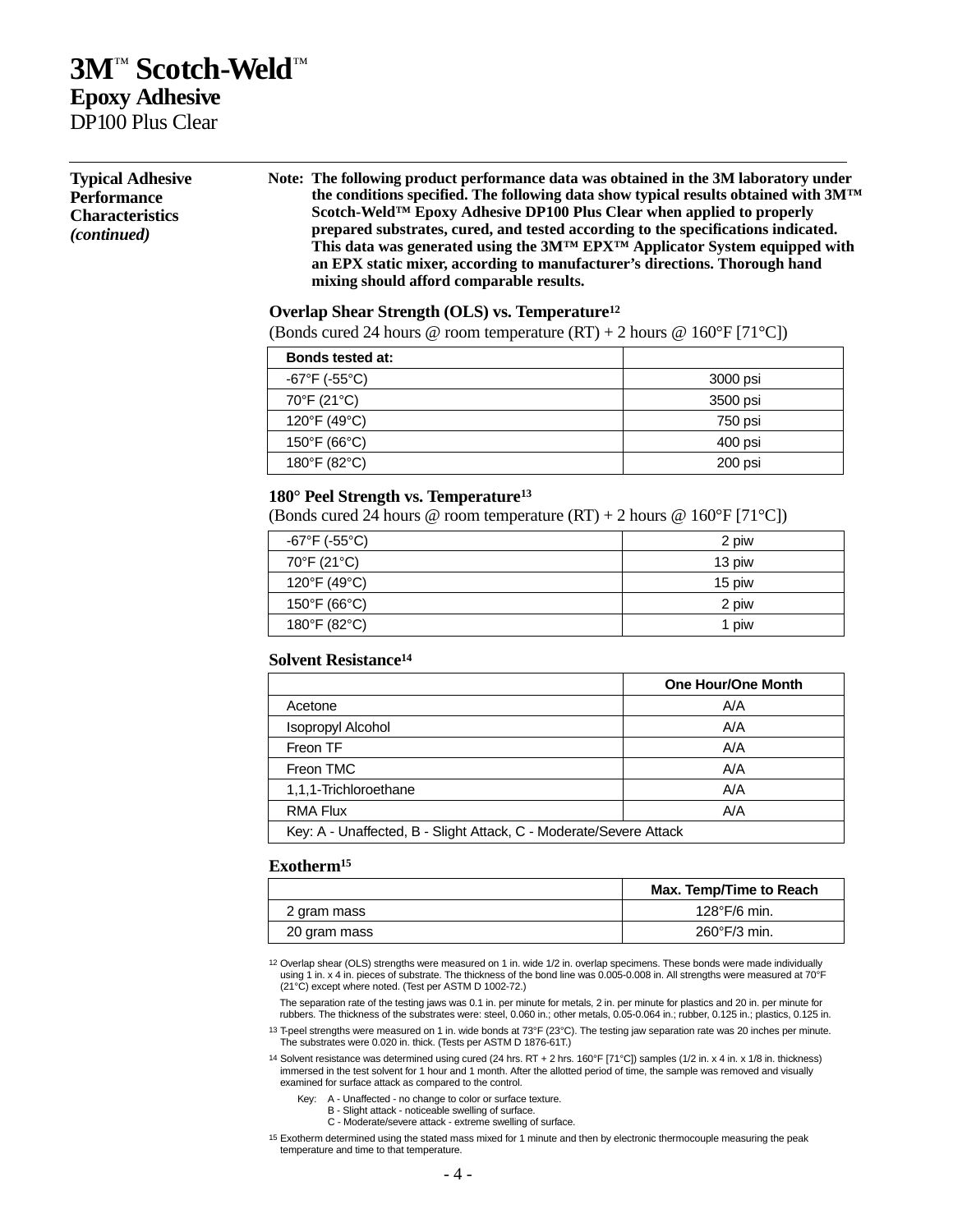| <b>3MTM EPXTM</b>           |  |
|-----------------------------|--|
| <b>Pneumatic Applicator</b> |  |
| <b>Delivery Rates</b>       |  |

## **400 ml Applicator – Maximum Pressure 73 psi**

| Pheumatic Applicator  | Adhesive*                                           | 6mm Nozzle | 10mm Nozzle |
|-----------------------|-----------------------------------------------------|------------|-------------|
| <b>Delivery Rates</b> |                                                     | gms/minute | qms/minute  |
|                       | 3M™ Scotch-Weld™ Epoxy Adhesive<br>DP100 Plus Clear | 54         | 206.5       |

## **200 ml Applicator – Maximum Pressure 58 psi**

| Scotch-Weld epoxy adhesive DP100 Plus Clear | 45. |  |
|---------------------------------------------|-----|--|
|---------------------------------------------|-----|--|

## **50 ml Applicator – Maximum Pressure 50 psi**

| Adhesive*                                   | 1/4 in. Nozzle<br>qms/minute |
|---------------------------------------------|------------------------------|
| Scotch-Weld epoxy adhesive DP100 Plus Clear | 60                           |

**\***Tests were run at a temperature of 70°F ± 2°F (21°C ± 1°C) and at maximum applicator pressure.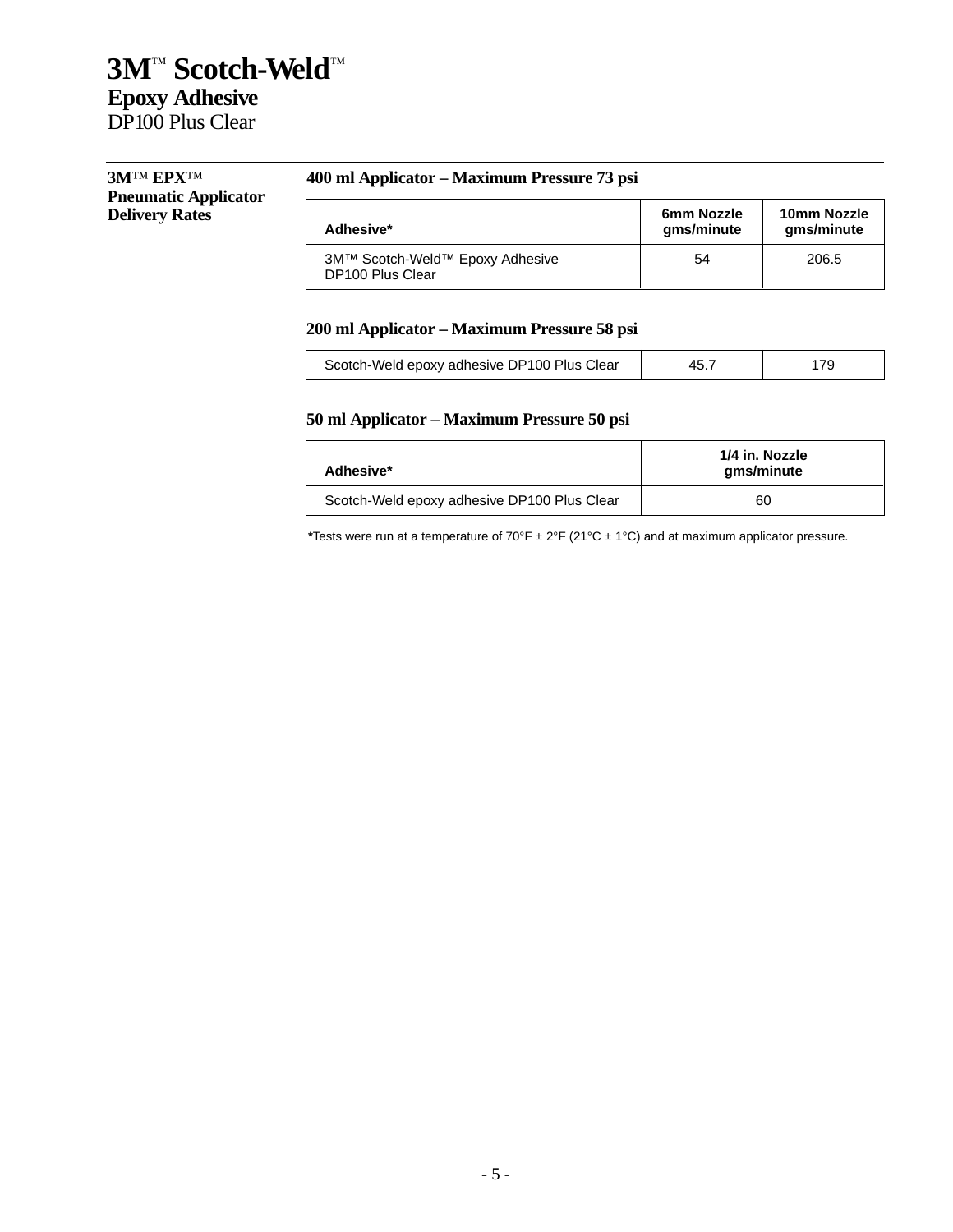# **3M**™ **Scotch-Weld**™ **Epoxy Adhesive** DP100 Plus Clear

| <b>Handling/Curing</b> | <b>Directions For Use</b>                                                                                                                                                                                                                                                                                                                                                                                                                                                                                                                                                                                                                                                                                                                                                                       |  |  |
|------------------------|-------------------------------------------------------------------------------------------------------------------------------------------------------------------------------------------------------------------------------------------------------------------------------------------------------------------------------------------------------------------------------------------------------------------------------------------------------------------------------------------------------------------------------------------------------------------------------------------------------------------------------------------------------------------------------------------------------------------------------------------------------------------------------------------------|--|--|
| <b>Information</b>     | 1. For high strength structural bonds, paint, oxide films, oils, dust, mold release<br>agents and all other surface contaminants must be completely removed. However,<br>the amount of surface preparation depends on the required bond strength and the<br>environmental aging resistance desired by user. For specific surface preparations<br>on common substrates, see the section on surface preparation.                                                                                                                                                                                                                                                                                                                                                                                  |  |  |
|                        | 2. Use gloves to minimize skin contact. Do not use solvents for cleaning hands.                                                                                                                                                                                                                                                                                                                                                                                                                                                                                                                                                                                                                                                                                                                 |  |  |
|                        | 3. Mixing                                                                                                                                                                                                                                                                                                                                                                                                                                                                                                                                                                                                                                                                                                                                                                                       |  |  |
|                        | <b>For Duo-Pak Cartridges</b>                                                                                                                                                                                                                                                                                                                                                                                                                                                                                                                                                                                                                                                                                                                                                                   |  |  |
|                        | 3MTM Scotch-WeldTM Epoxy Adhesive DP100 Plus Clear is supplied in a dual<br>syringe plastic duo-pak cartridge as part of the 3MTM EPXTM Applicator System.<br>To use, simply insert the duo-pak cartridge into the EPX applicator and start the<br>plunger into the cylinders using light pressure on the trigger. Next, remove the duo-<br>pak cartridge cap and expel a small amount of adhesive to ensure both sides of the<br>duo-pak cartridge are flowing evenly and freely. If automatic mixing of Part A and<br>Part B is desired, attach the EPX applicator mixing nozzle to the duo-pak cartridge<br>and begin dispensing the adhesive. For hand mixing, expel the desired amount of<br>adhesive and mix thoroughly. Mix approximately 15 seconds after uniform color is<br>obtained. |  |  |
|                        | <b>For Bulk Containers</b>                                                                                                                                                                                                                                                                                                                                                                                                                                                                                                                                                                                                                                                                                                                                                                      |  |  |
|                        | Mix thoroughly by weight or volume in the proportions specified in the typical<br>uncured properties section. Mix approximately 15 seconds after uniform color is<br>obtained.                                                                                                                                                                                                                                                                                                                                                                                                                                                                                                                                                                                                                  |  |  |
|                        | 4. For maximum bond strength, apply adhesive evenly to both surfaces to be joined.                                                                                                                                                                                                                                                                                                                                                                                                                                                                                                                                                                                                                                                                                                              |  |  |
|                        | 5. Application to the substrates should be made within 3 minutes. Larger quantities<br>and/or higher temperatures will reduce this working time.                                                                                                                                                                                                                                                                                                                                                                                                                                                                                                                                                                                                                                                |  |  |
|                        | 6. Join the adhesive coated surfaces and allow to cure at $60^{\circ}F(16^{\circ}C)$ or above until<br>completely firm. Heat up to 200°F (93°C), in order to speed curing. These<br>products will cure in 48 hours $@ 75^{\circ}F (24^{\circ}C)$ .                                                                                                                                                                                                                                                                                                                                                                                                                                                                                                                                              |  |  |
|                        | 7. Keep parts from moving during cure. Contact pressure necessary. Maximum shear<br>strength is obtained with a 3-5 mil bond line.                                                                                                                                                                                                                                                                                                                                                                                                                                                                                                                                                                                                                                                              |  |  |

8. Excess uncured adhesive can be cleaned up with methyl ethyl ketone (MEK).\*

**Adhesive Coverage:** A 0.005 in. thick bond line will yield a coverage of 320 sq. ft./gallon.

**\*Note:** When using solvents, extinguish all ignition sources, including pilot lights, and follow manufacturer's precautions and directions for use.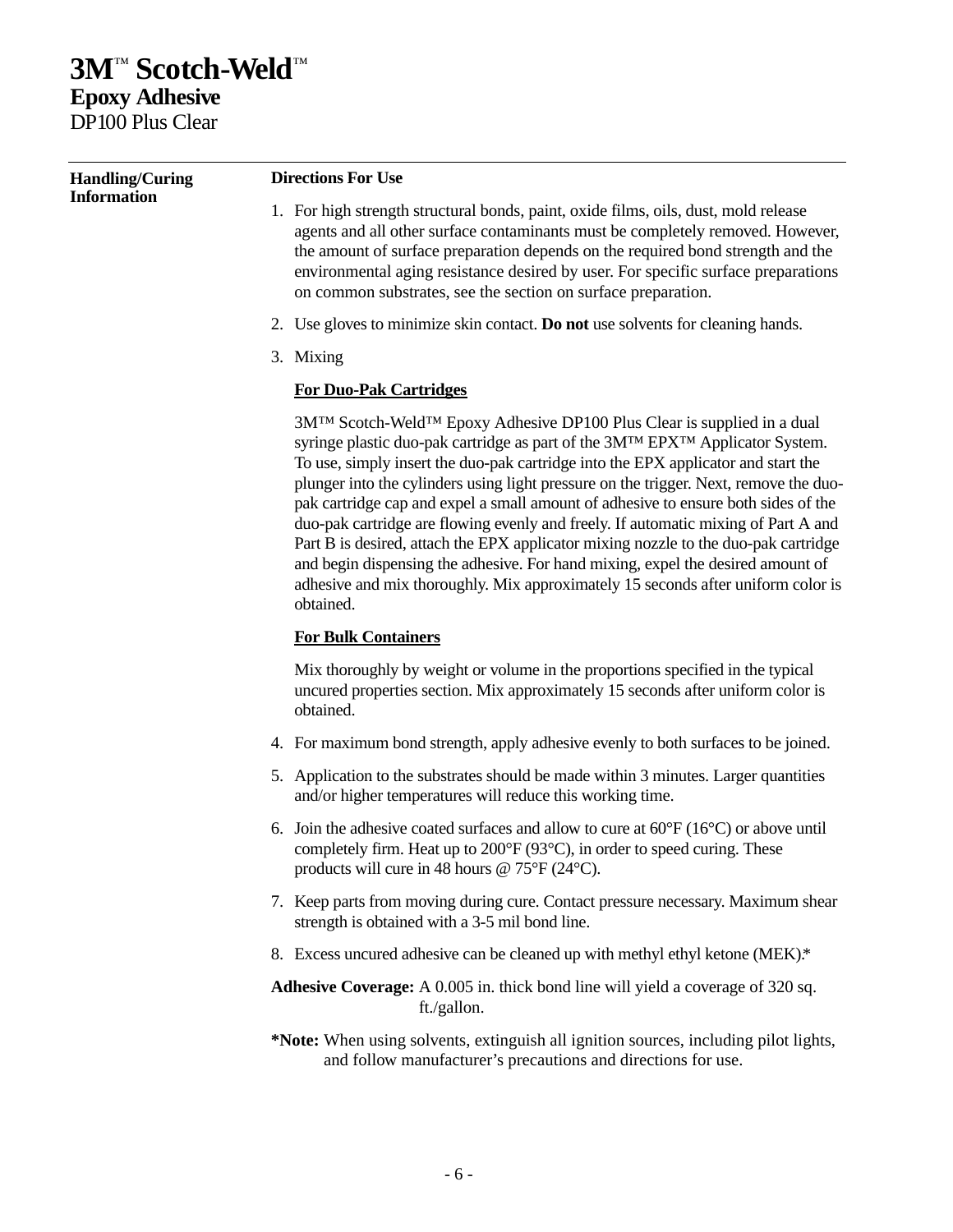# **3M**™ **Scotch-Weld**™

**Epoxy Adhesive** DP100 Plus Clear

| <b>Surface Preparation</b>             | For high strength structural bonds, paint, oxide films, oils, dust, mold release agents and<br>all other surface contaminants must be completely removed. However, the amount of<br>surface preparation directly depends on the required bond strength and the environmental<br>aging resistance desired by user.                                                                                         |                        |  |
|----------------------------------------|-----------------------------------------------------------------------------------------------------------------------------------------------------------------------------------------------------------------------------------------------------------------------------------------------------------------------------------------------------------------------------------------------------------|------------------------|--|
|                                        | The following cleaning methods are suggested for common surfaces:                                                                                                                                                                                                                                                                                                                                         |                        |  |
|                                        | Steel:<br>1. Wipe free of dust with oil-free solvent such as acetone, isopropyl or alcohol solvents.*<br>2. Sandblast or abrade using clean fine grit abrasives.<br>3. Wipe again with solvent to remove loose particles.<br>4. If a primer is used, it should be applied within 4 hours after surface preparation.                                                                                       |                        |  |
|                                        |                                                                                                                                                                                                                                                                                                                                                                                                           |                        |  |
|                                        |                                                                                                                                                                                                                                                                                                                                                                                                           |                        |  |
|                                        |                                                                                                                                                                                                                                                                                                                                                                                                           |                        |  |
|                                        | Aluminum:                                                                                                                                                                                                                                                                                                                                                                                                 |                        |  |
|                                        | 1. Alkaline Degrease: Oakite 164 solution (9-11 oz./gallon water) at $190^{\circ}F \pm 10^{\circ}F$<br>$(88^{\circ}C \pm 5^{\circ}C)$ for 10-20 minutes. Rinse immediately in large quantities of cold<br>running water.<br>2. Acid Etch: Place panels in the following solution for 10 minutes at $150^{\circ}F \pm 5^{\circ}F$<br>$(66^{\circ}C \pm 2^{\circ}C).$                                       |                        |  |
|                                        |                                                                                                                                                                                                                                                                                                                                                                                                           |                        |  |
|                                        | Sodium Dichromate                                                                                                                                                                                                                                                                                                                                                                                         | $4.1 - 4.9$ oz./gallon |  |
|                                        | Sulfuric Acid, 66°Be                                                                                                                                                                                                                                                                                                                                                                                      | 38.5 - 41.5 oz./gallon |  |
|                                        | 2024-T3 aluminum (dissolved)                                                                                                                                                                                                                                                                                                                                                                              | 0.2 oz./gallon minimum |  |
|                                        | Tap water as needed to balance                                                                                                                                                                                                                                                                                                                                                                            |                        |  |
|                                        | 3. Rinse: Rinse panels in clear running tap water.<br>4. Dry: Air dry 15 minutes; force dry 10 minutes at $190^{\circ}F \pm 10^{\circ}F (88^{\circ}C \pm 5^{\circ}C)$ .<br>5. If primer is to be used, it should be applied within 4 hours after surface preparation.<br>Note: Read and follow component supplier's environmental health and safety information<br>prior to preparing this etch solution. |                        |  |
|                                        |                                                                                                                                                                                                                                                                                                                                                                                                           |                        |  |
|                                        |                                                                                                                                                                                                                                                                                                                                                                                                           |                        |  |
|                                        | <b>Plastics/Rubber:</b>                                                                                                                                                                                                                                                                                                                                                                                   |                        |  |
|                                        | 1. Wipe with isopropyl alcohol.*                                                                                                                                                                                                                                                                                                                                                                          |                        |  |
|                                        | 2. Abrade using fine grit abrasives.                                                                                                                                                                                                                                                                                                                                                                      |                        |  |
|                                        | 3. Wipe with isopropyl alcohol.*                                                                                                                                                                                                                                                                                                                                                                          |                        |  |
|                                        | Glass:                                                                                                                                                                                                                                                                                                                                                                                                    |                        |  |
|                                        | 1. Solvent wipe surface using acetone or MEK.*                                                                                                                                                                                                                                                                                                                                                            |                        |  |
|                                        | 2. Apply a thin coating (0.0001 in. or less) or primer such as $3M^{TM}$ Scotch-Weld <sup>TM</sup><br>Metal Primer EC3901 to the glass surfaces to be bonded and allow the primer to dry<br>before bonding.                                                                                                                                                                                               |                        |  |
|                                        | *Note: When using solvents, extinguish all ignition sources, including pilot lights, and<br>follow manufacturer's precautions and directions for use.                                                                                                                                                                                                                                                     |                        |  |
|                                        |                                                                                                                                                                                                                                                                                                                                                                                                           |                        |  |
| <b>Application</b><br><b>Equipment</b> | For small or intermittent applications, the 3M™ EPX™ Applicator is a convenient<br>method of application.                                                                                                                                                                                                                                                                                                 |                        |  |
| <b>Suggestions</b>                     | For larger applications, these products may be applied by use of flow equipment.                                                                                                                                                                                                                                                                                                                          |                        |  |
|                                        | Two-part meter/mixing/dispensing equipment is available for intermittent or production<br>line use. These systems may be desirable because of their variable shot size and flow<br>rate characteristics and are adaptable to many applications.                                                                                                                                                           |                        |  |